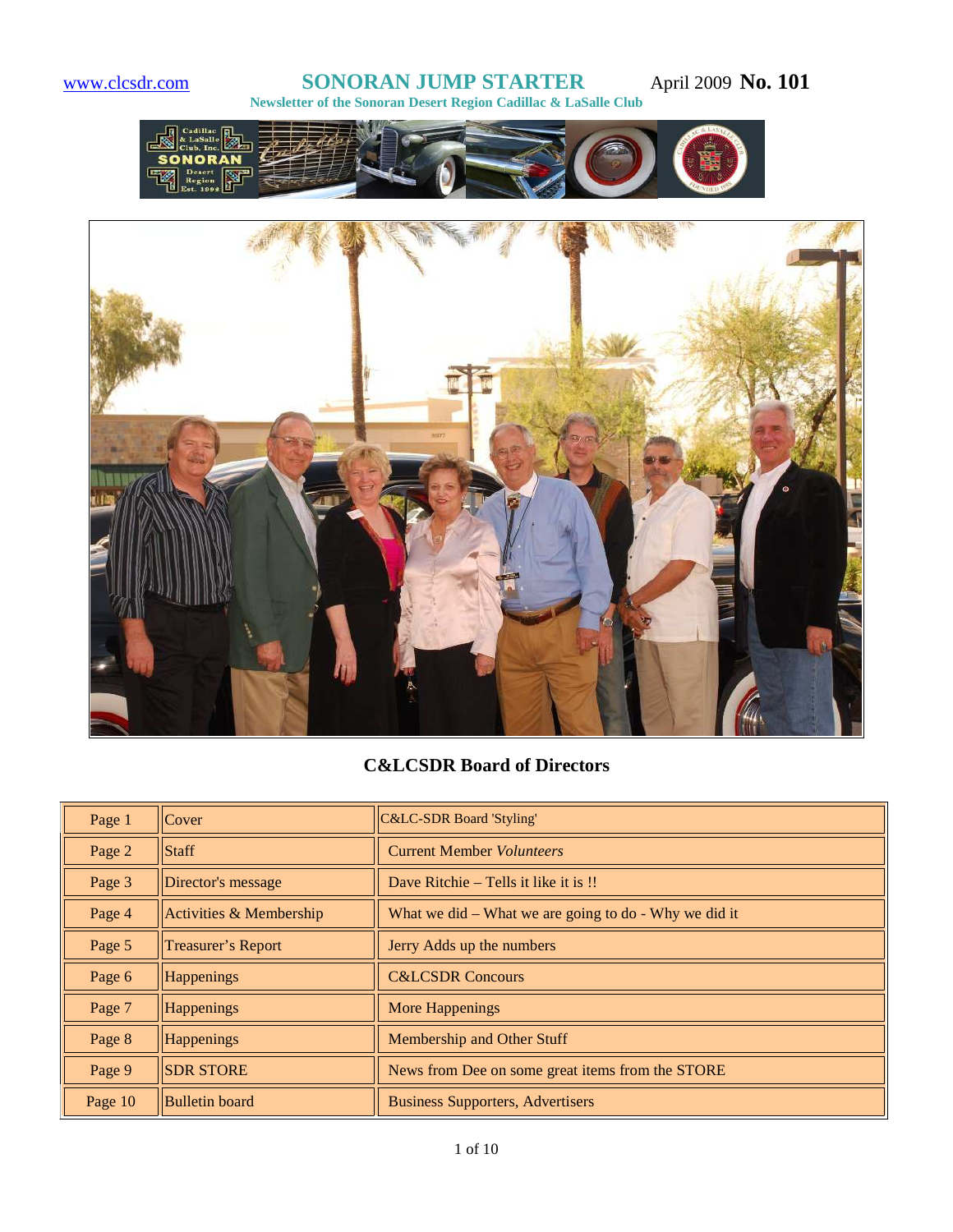

# **Disclaimer & Member Volunteers**

#### **Editorial Policy:**

The Sonoran Jump Starter is an official publication of the Cadillac & LaSalle Club-Sonoran Desert Region (C&LCSDR), Scottsdale Arizona. The Sonoran Jump Starter will be published 6 times yearly. The materials published are those submitted by members of the C&LCSDR. The opinions expressed are by those members of the club and do not necessarily express the opinion or position of the Board of Directors or other members of the C&LCSDR. The Sonoran Jump Starter reserves right to accept or decline materials for publication.

#### **Submittal Policy:**

Deadline of all submittals will be the 15th of the preceding month of publication. Publication dates are February, April, June, August, October and December of each year

#### **Board Members:**

| <b>POSITION</b>             | <b>NAME</b>           | <b>PHONE#</b> | <b>MOBIL#</b> |
|-----------------------------|-----------------------|---------------|---------------|
| <b>Director</b>             | <b>Dave Ritchie</b>   | 480-345-6887  |               |
| <b>Asst-Director</b>        | <b>Rosemary Price</b> | 480-429-6997  |               |
| <b>Treasurer</b>            | <b>Jerry McGilsky</b> | 480-219-2888  |               |
| <b>SDR STORE</b>            | Dee Pelligrini        |               |               |
| <b>Editor-Past Director</b> | <b>Pete Hilgeman</b>  | 480-488-1963  | 480-785-6636  |
| <b>Activities</b>           | <b>Phil Terry</b>     | 602-840-4308  |               |
| Membership                  | <b>Paul Lopresto</b>  |               |               |
| Legislative Issues          | <b>Mary Price</b>     | 480-429-6997  |               |
| <b>Car Coordinator</b>      | <b>Fred Rank</b>      |               |               |
| <b>Past Director</b>        | <b>Fred Lee</b>       | 623-516-0299  | 623-694-2331  |
| <b>Past Director</b>        | <b>Dave Dubie</b>     | 480-998-4749  | 602-910-1920  |

#### **Cadillaction:**

General Membership meetings are held on the 2<sup>nd</sup> Tues of each month except August – unless otherwise notified by the Director.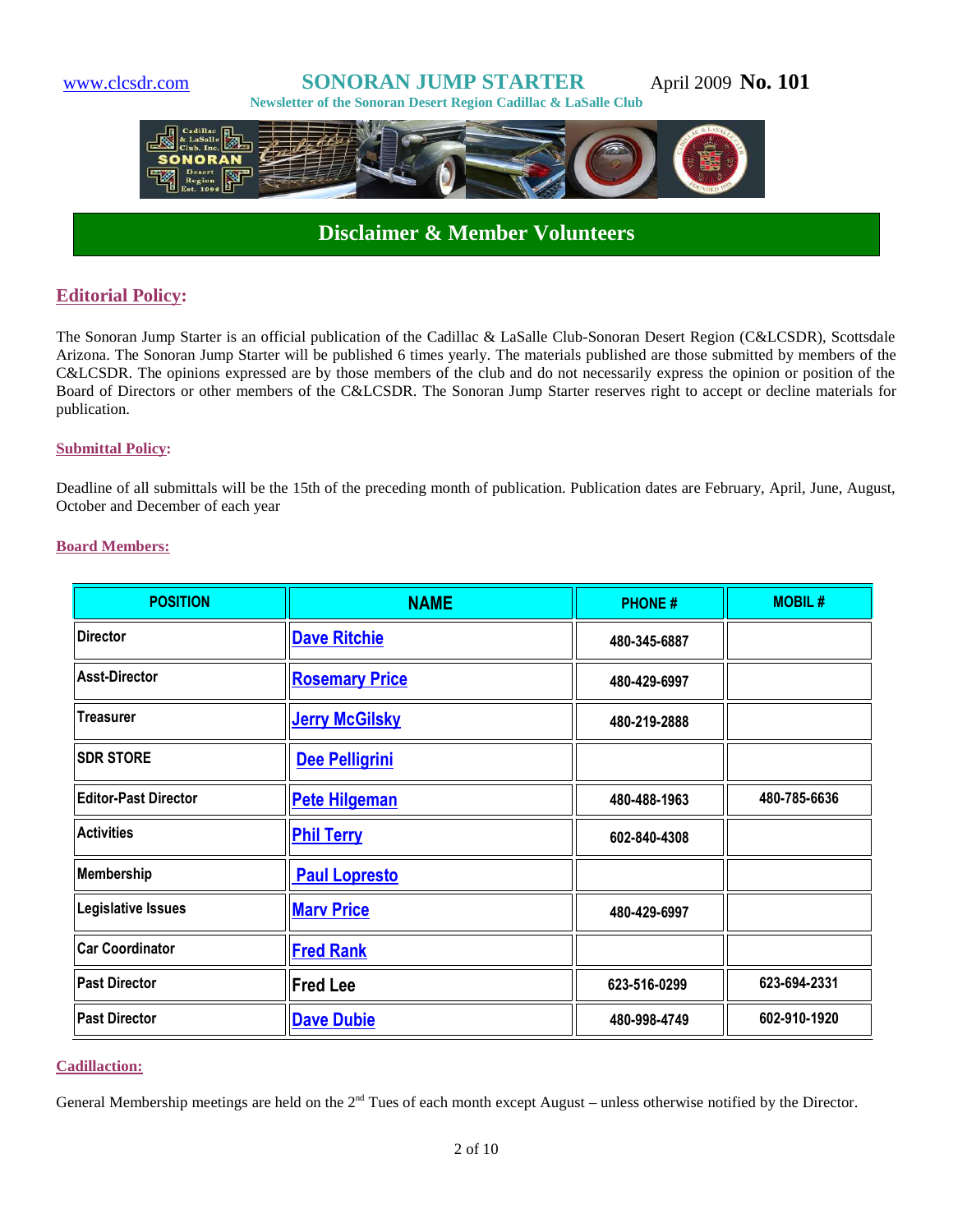# www.clcsdr.com **SONORAN JUMP STARTER** April 2009 **No. 101**





# **DIRECTOR'S MESSAGE**

# HERE'S MY 2 CENTS.

**As Tim Allen, host of the TV show 'Tool Time' and car guy would say, 'more power' Cadillac Motorcar has said 'no more power' with the demise of the CTS (V) series cars and the XLR.**

**Consider these two points…**

**Point 1,That the government and insurance companies are the primary design force behind all new vehicle development. Think safety and rates.**

**I'm not saying it's good vs. evil, but more what it really is today since the 60's. Point 2, Paraphrasing GM car guy Bob Lutz, GM Global, at 'Curves of Steel' in Phoenix, 'All cars (vehicles) are basically the same with regards to reliability,**

**durability and technology leaving only style as our selling point'.** 



**Mr. Lutz went on to site an example, 'A twenty dollar watch tells the same time as a two thousand dollar watch'. How fast do you want or need to go?** 

**I have the solution to the global automotive meltdown in regards to America.**

**Knowing that the automotive industry shares technology openly or covertly, see Chrysler (Crossfire – a Mercedes Benz) and GM (Pontiac – a Holden) maybe the last example is not the best, but you can see where this is headed.** 

**The future is here: The National Automotive Corporation, we got the NAC.**

**GM will build all performance and luxury vehicles…. (see tech.sharing,etc.)**

**Corvette, Viper, Mustang would be the CVM (think Latin).**

**Chrysler will build all consumer vehicles… (2 door, 4door, station wagons, etc.)**

**Remember the K car? Tough choice but it saved that company.**

**Ford will build all commercial truck vehicles… (1500 pickups, vans, suv's,etc.)** 

**What's the difference is among ½ ton pickups ; GMC, Chevrolet, Dodge and Ford. Is it the intent and purpose? See point 2 above.**

**Do we really need another "Zero Motors" suv that offers an additional ½ c.f.of interior space with a leather wrapped rear view mirror?**

**We will also need to revive the American Motors nameplate to add to NAC that would produce alternative fuel vehicles, such as; hybrids, electric, hydrogen, nuclear, clean coal and steam.**

**It should be U.S. vs. them, no longer U.S. vs. U.S. We would then be a happier nation at work producing what America needs and so glad to go to work that we all would be thrilled and take a cut in pay.**

**I know that this concept needs a little tweaking, but hey, I got the time, unlike the BIG 3.**

**Dave Ritchie, car guy SDR Director**

PS, the region is doing just fine.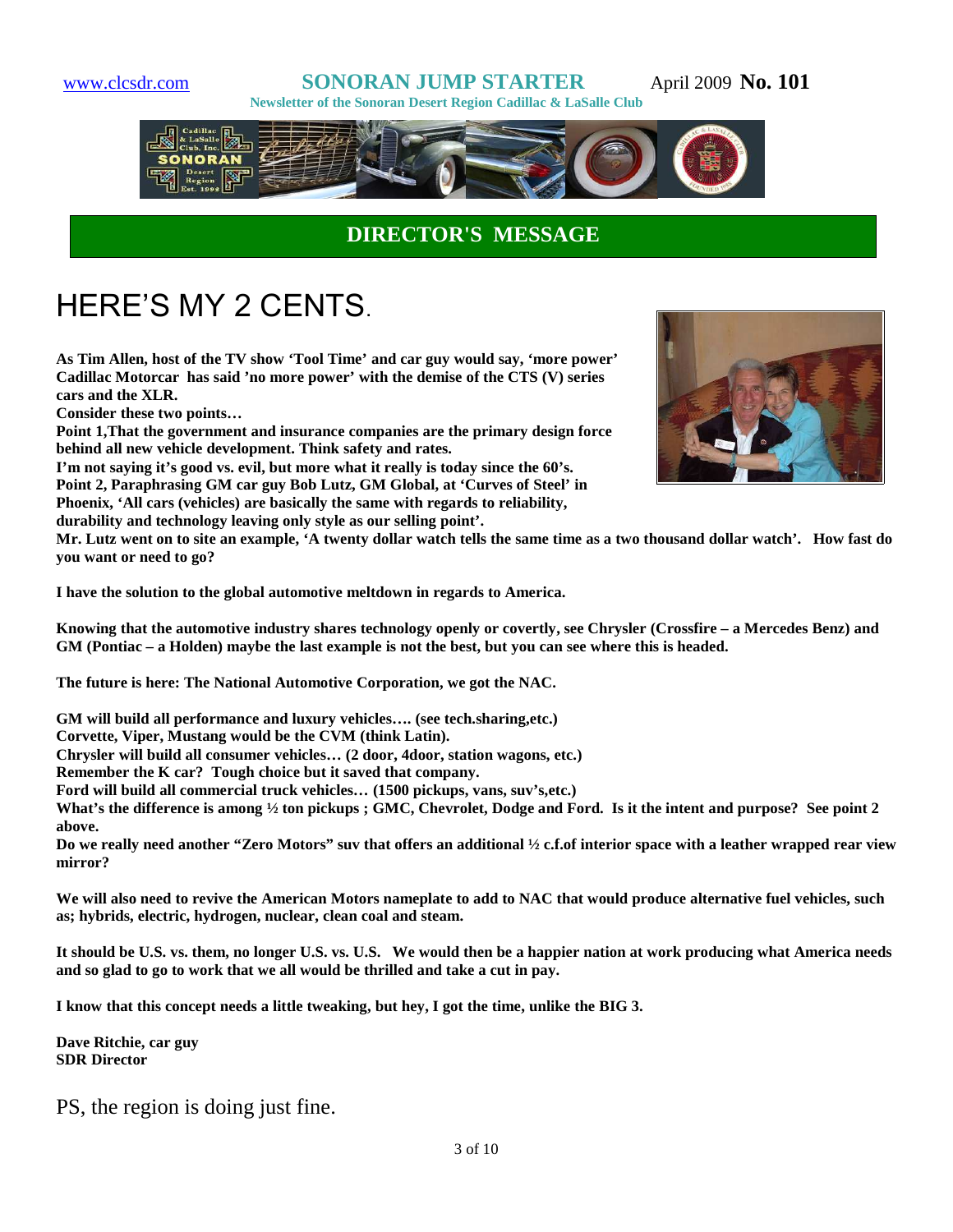www.clcsdr.com **SONORAN JUMP STARTER** April 2009 **No. 101 Newsletter of the Sonoran Desert Region Cadillac & LaSalle Club**



# **ACTIVITIES**

**Spring is in the air! The tree blossoms & flowers are already making my nose run!**

**The Sonoran Desert Region ( SDR ) was well represented at the City of Phoenix "Motoring Thru Time " show with 7 Cadillacs & 1 LaSalle in the mix. Larry Edsall**

**did a beautiful article with over 20 photos in the Detroit News, but the Az. Republic didn't even show up to cover the event.**



**Our annual Concourse deElegance in the downtown Scottsdale Gallery District included 23 of our very finest automobiles from 1929 to 2006. Extra thanks to Mel, Marv, Don, Neil & Sandi who each brought out 2 cars. The Gallery Owners were pleased & already invited us back next year! Congratulations to all the class winners who will be easy to identify in their new SDR prize shirts. Larry Edsall also produced a great article with lots of photos in the Detroit News. Again, NOTHING in the Az. Republic!**

**The "Night at the Races" at Manzanita Speedway was well attended by SDR members & guests. Mel & Sallie were such wonderful hosts with Press Box seats, food & drink for all. The Dwarf & Stock cars put on a great show for all of us that night. We were very lucky to be one of the last groups to experience this track. Manzanita Speedway will close this month to make way for "progress". Another Valley motorsport icon gone…**

**The Tempe Kiwanis "Catch a Wave" show was a well organized / executed event on the grass at the park on Baseline & Mill Ave. Only 2 Cadillacs showed up…**

**pitiful attendance for SDR!! Mark Seargeant & I each won 1st place in our respective classes. We also received special gifts for being "Cadillac club representatives". Where were you?**

**April 4th will be our second annual meeting with the Saguaro (Tucson) Region at the Desert Botanical Gardens in Phoenix. We will tour the Chihuly Glass Exhibit and have lunch on the Ullman Terrace among the wildflowers. Be sure to bring your camera!**

**May 1st-3rd is the 22nd Annual Route 66 Fun Run. This year marks the first time a marque has been featured. It's Cadillac, of course! We'll get special parking in Seligman for the start, Kingman for the show and Topoc for the awards. We have arranged three dinner parties; Friday night at "Rods" in Williams and Hubb's Bistro in Kingman, Saturday night at the "Dambar" in Kingman. If you haven't entered and booked hotel rooms—do it now! I'm also thinking about a "wrap party" in Lake Havasu Sunday night…anybody interested?**

**As always, the Pavilions on Saturday nights and now Sunday afternoons in Fountain Hills for cruisin' & showin' your pride & joy!!**

**In Cadillac style, RSVP to Jerry for all events so we can keep you "in the loop" for the latest information.**

**See ya on the road, Phil**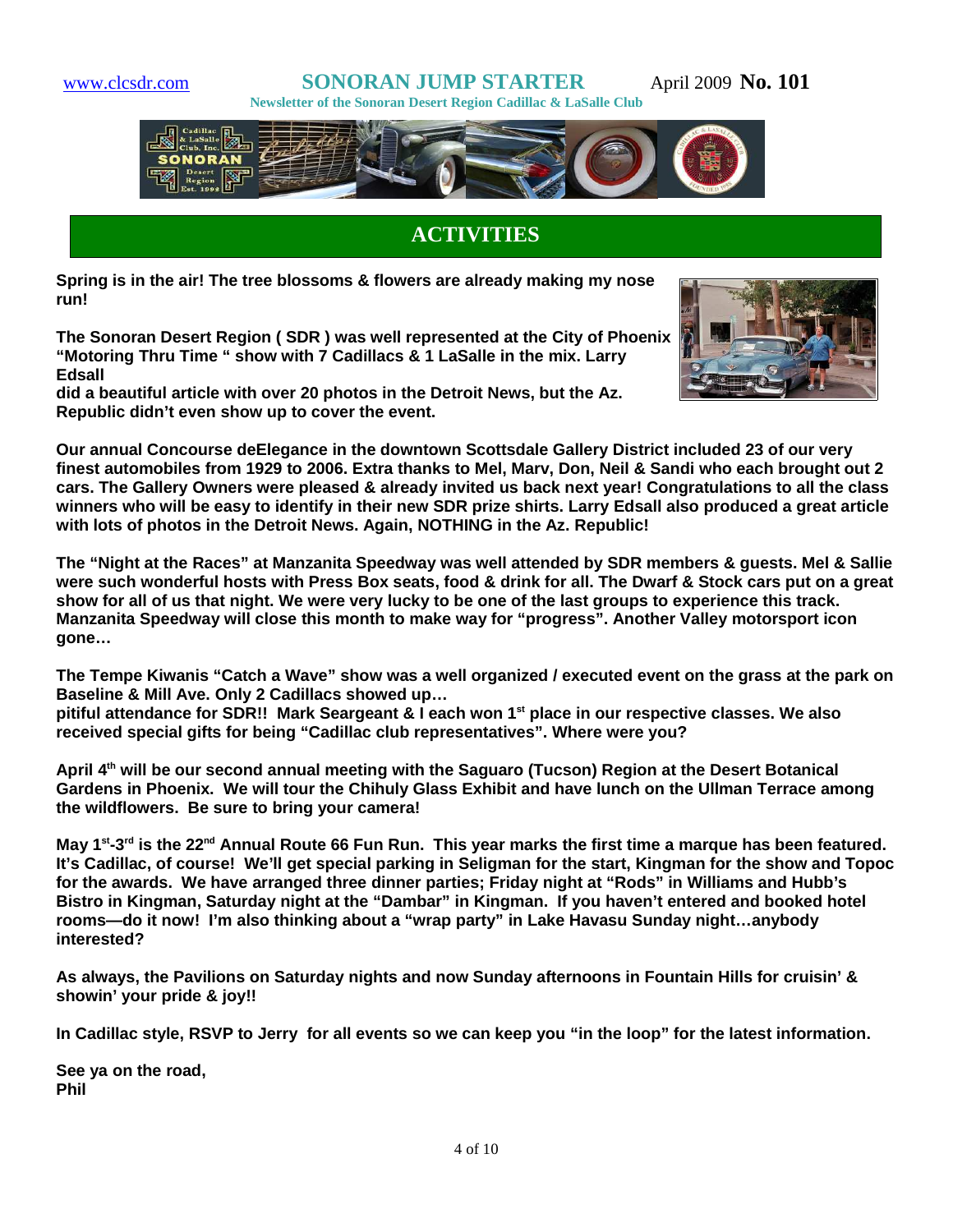

**Treasurer's REPORT**

# **\$\$\$\$ Notes from the Treasury \$\$\$\$ Treasury Balance = \$5,520.28**

### **Notes:**

The Annual Corporate Report was due in March. Our report was completed and filed on time. Our organization is in "Good Standing" with the commission. A copy of the annual report is available, simply email me and I will get one out to you.

We earned so far:

\$1,060.00 in advertising revenue. \$1,566.40 in shirt sales. \$150.00 in "Wrangler" revenue. \$500.00 in Concourse Registrations.

I



### **Reminders:**

**E-Mail address, Phone numbers, mailing address, and vehicle changes**: If any of the aforementioned has change, please notify me so that I may update our roster.

Current location Statics are:

| North Fast   | 22 | 31.88% |
|--------------|----|--------|
| West         | 12 | 17.39% |
| Phoenix      | 12 | 17.39% |
| North        | 9  | 13.04% |
| East         | 7  | 10.14% |
| South        | 5  | 7.25%  |
| South East   | 1  | 1.45%  |
| Northwest    | 1  | 1.45%  |
| Out of State | 0  | 0.00%  |
|              | 69 | 100%   |

#### **jmcgilsky@robertsresorts.com**

#### **Happy motoring!**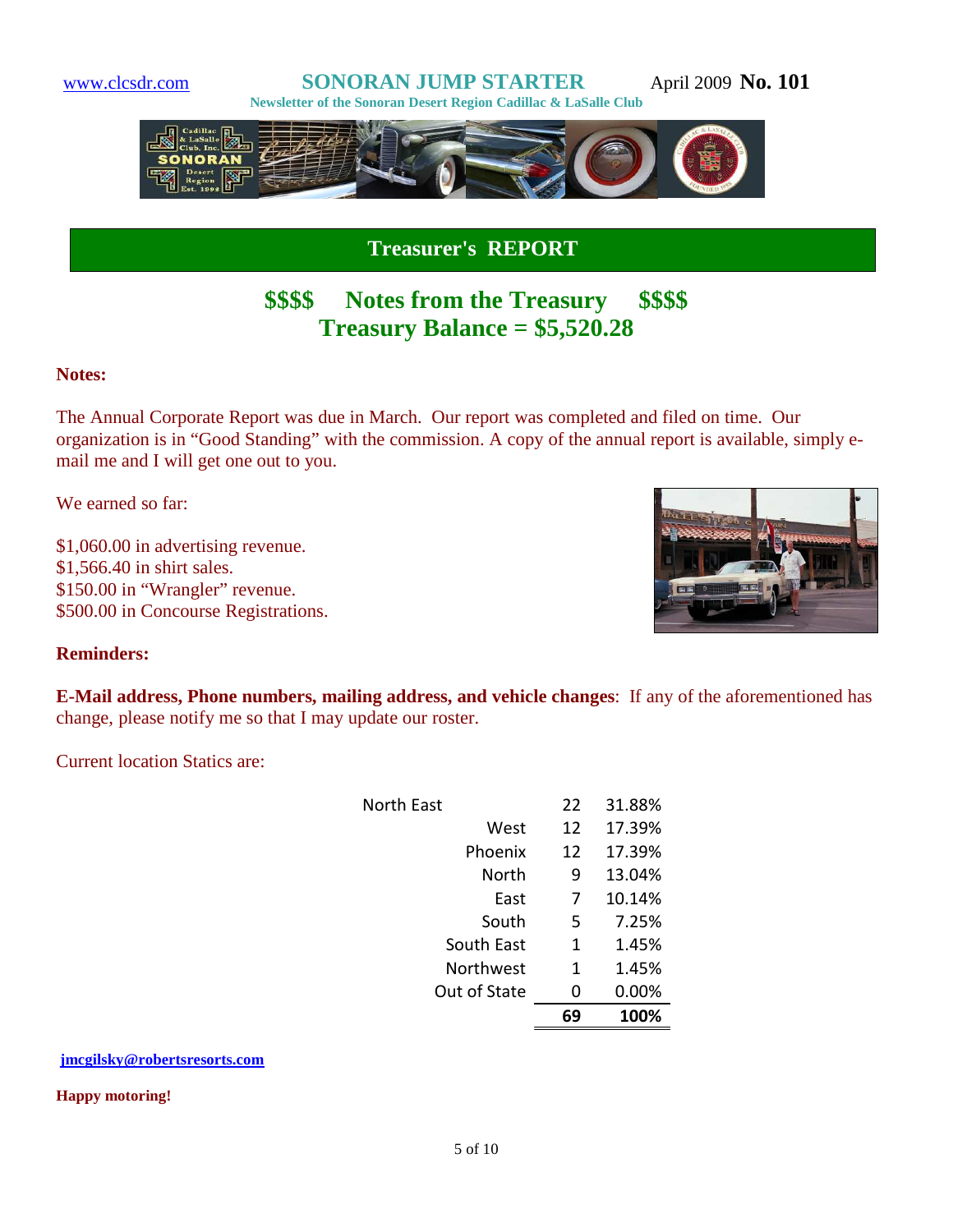# www.clcsdr.com **SONORAN JUMP STARTER** April 2009 **No. 101**

 **Newsletter of the Sonoran Desert Region Cadillac & LaSalle Club** 



**Thank you…your club Secretary/Treasurer Jerry McGilsky**

# **HAPPENINGS**











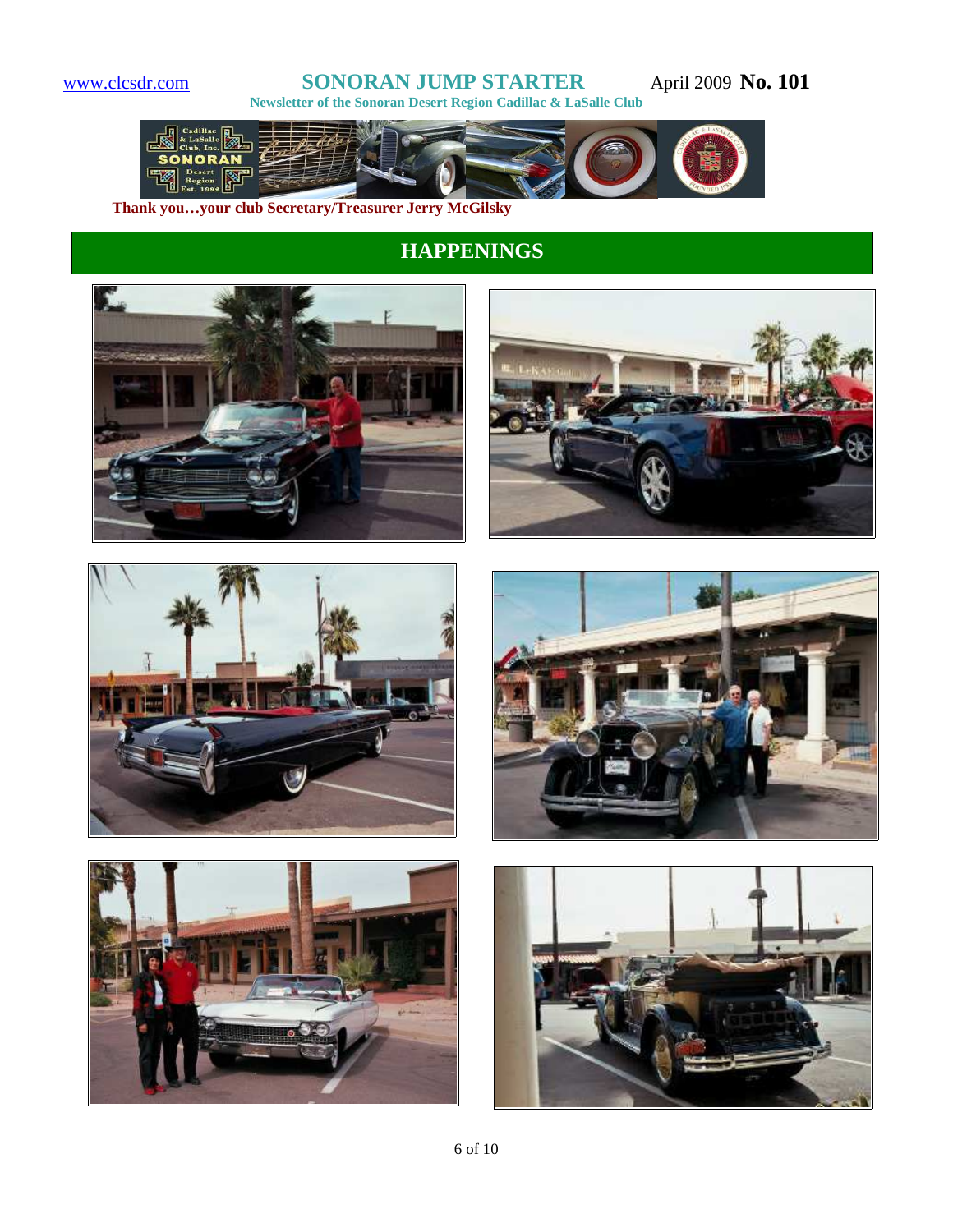#### www.clcsdr.com **SONORAN JUMP STARTER** April 2009 **No. 101 Newsletter of the Sonoran Desert Region Cadillac & LaSalle Club**



# **More HAPPENINGS**











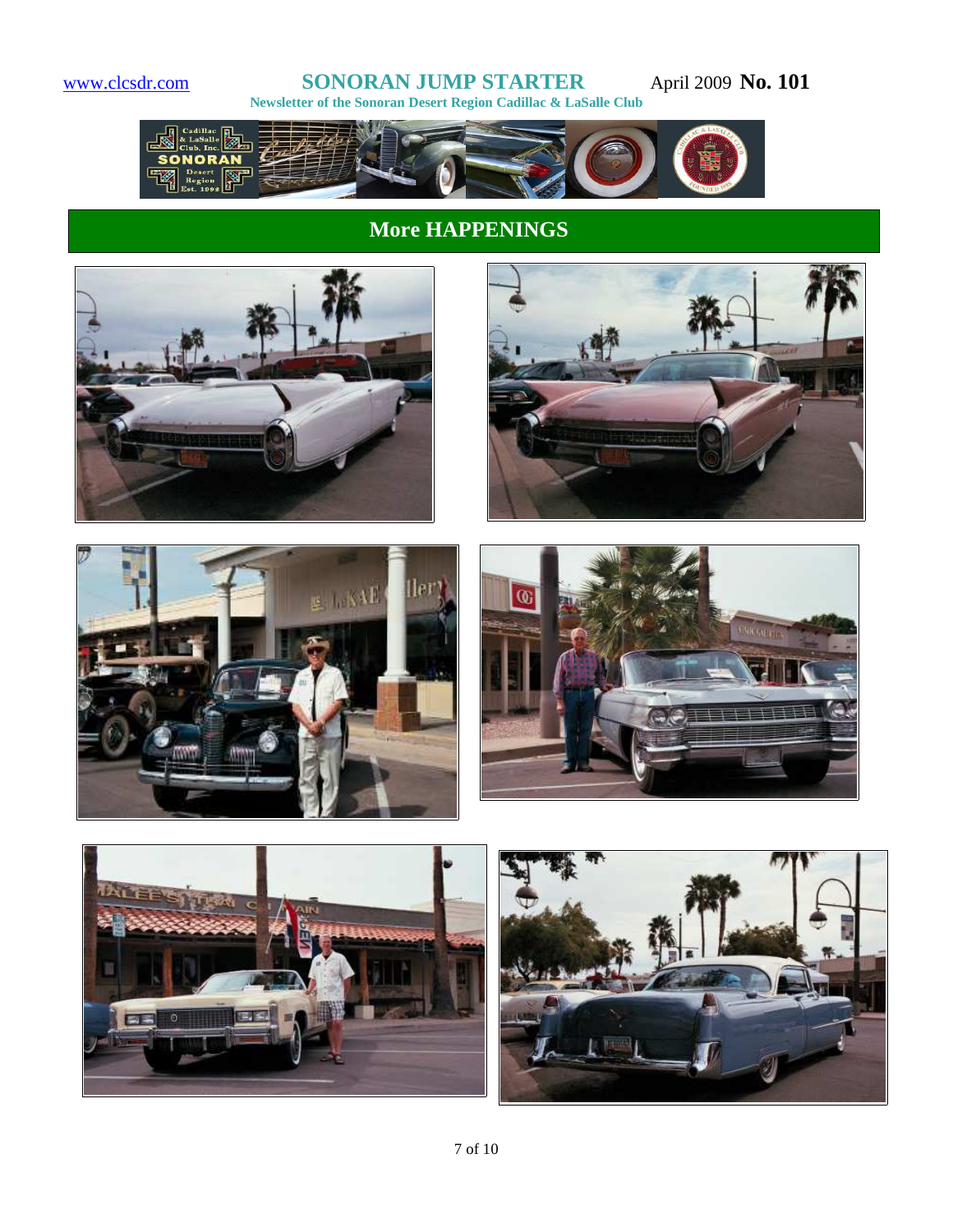

# **Membership & Other Stuff**

**We have five new members to**

**Sonoran Desert Cadillac Region**

**Lou Dellera Duane Gilleland Scott Halver Joe Sciolla Patricia Sheehan**



**Welcome to the club Paul**

| Results of voting at the Feb. 22 <sup>nd</sup> , 2009 Scottsdale Show |  |  |
|-----------------------------------------------------------------------|--|--|

| <b>Decade</b>   | Owner                | Vehicle                      |
|-----------------|----------------------|------------------------------|
| 10              | <b>NO ENTRY</b>      |                              |
| 20A             | <b>MEL MARTIN</b>    | 1929 CAD. AWP SEDAN CONV.    |
| 30 A            | <b>MEL MARTIN</b>    | 1930 LASALLE AWP SEDAN CONV. |
| 40 <sub>G</sub> | <b>NEIL DeATLEY</b>  | 1949 CAD. SEDANETTE          |
| 50A             | PHIL TERRY           | 1954 CAD. COUPE DEVILLE      |
| 60 <sub>D</sub> | <b>FRED RANK</b>     | 1960 CAD. ELDO BARRITZ       |
| 70 A            | JERRY McGILSKY 1     | 976 CAD. ELDORADO            |
| 80              | <b>NO ENTRY</b>      |                              |
| 90 C            | <b>NEIL RICKLEFS</b> | 1991 CAD. ALLANTE            |
| 00A             | <b>JIM BLAKEMORE</b> | 2006 CAD. XLR                |

MERCHANTS ASSOCIATION CHOICE NEIL DeATLEY 1949 CAD. SEDANETTE<br>PEOPLE'S CHOICE AWARD BY VOTESMEL MARTIN 1929 CAD. AWP SEDAN CONV. PEOPLE'S CHOICE AWARD BY VOTESMEL MARTIN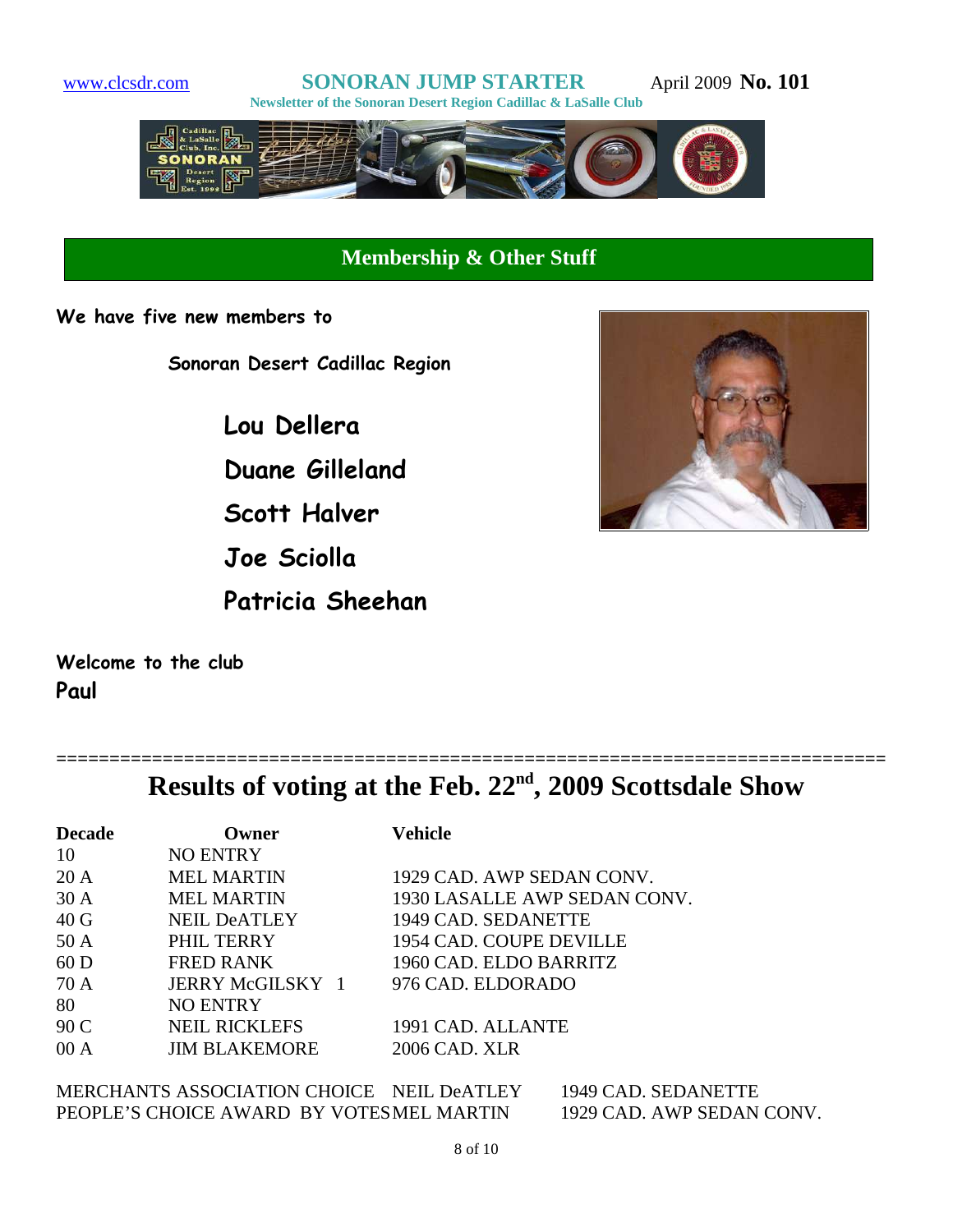

**Sonoran Desert Region – STORE & Membership**

**Welcome to SPRING!!! We have added a new SDR embroidered t-shirt to our list of great merchandise. Cost is \$10.95 ea. Colors available will be red, white and blue. Order yours for spring and summer wear!!**



**Also, if you are attending CLC National Convention please order your club shirts early. We would like to have our members wear our club shirts for the event. Anyone interested in attending the SDR dinner at the hotel on June**

**18, 6:30 pm at Don Vito's Restaurant contact Dee Pellegrini for reservations.**

**Please choose your item from our order form and you can pick it up at our next membership meeting.**

**CONTACT: Dee Pellegrini at: dpellegrini66@msn.com**

**HAPPY SHOPPING!**

**Dee Pellegrini SDR-CLUB STORE MANAGER**